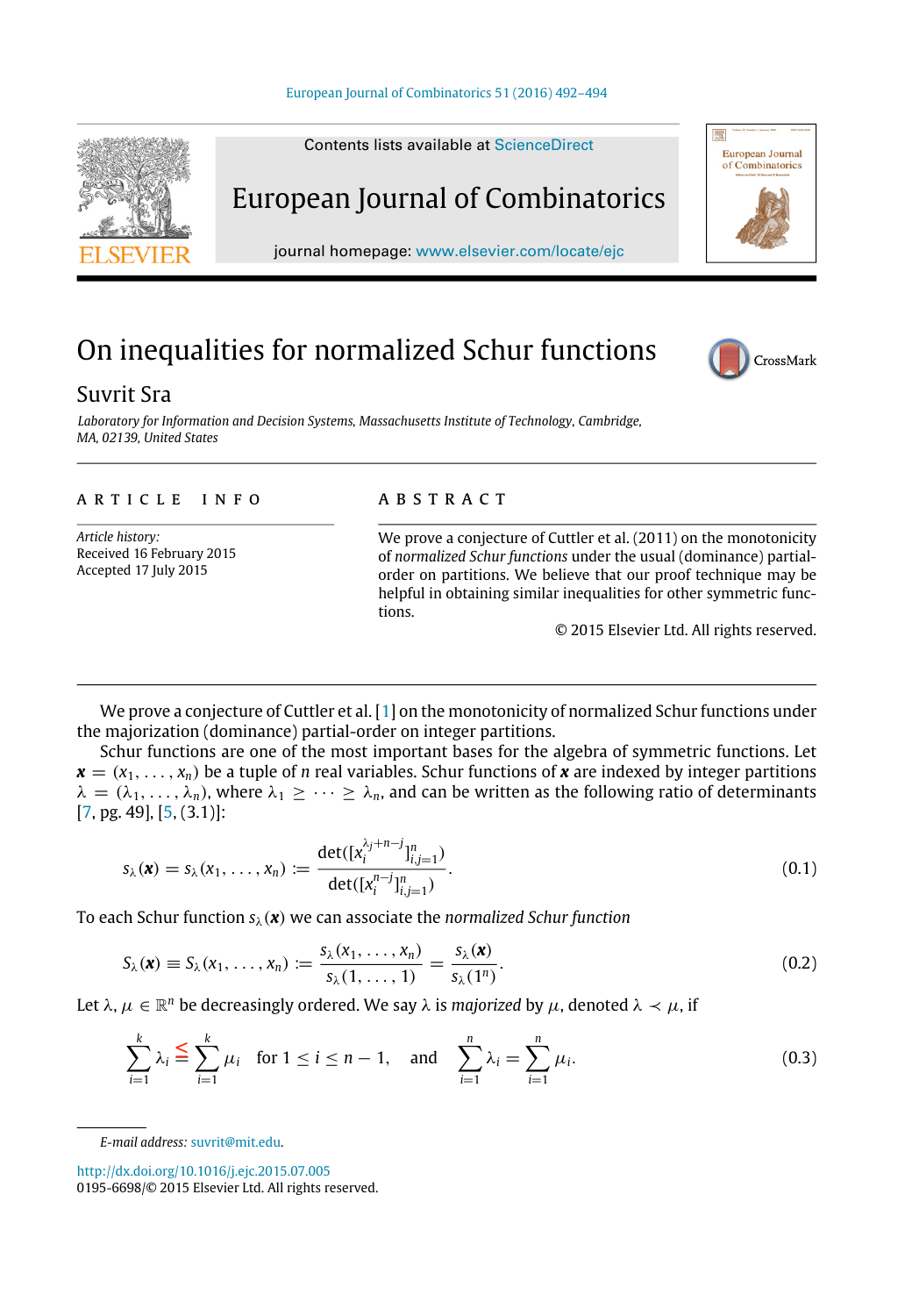Cuttler et al. [\[1\]](#page-2-0) studied normalized Schur functions [\(0.2\)](#page-0-0) among other symmetric functions, and derived inequalities for them under the partial-order  $(0.3)$ . They also conjectured related inequalities, of which perhaps [Conjecture 1](#page-1-0) is the most important.

**Conjecture 1** ([\[1\]](#page-2-0)). Let  $\lambda$  and  $\mu$  be partitions; and let  $\mathbf{x} > 0$ . Then,

<span id="page-1-0"></span>
$$
S_{\lambda}(\mathbf{x}) \leq S_{\mu}(\mathbf{x}), \quad \text{if and only if} \quad \lambda \prec \mu.
$$

Cuttler et al. [\[1\]](#page-2-0) established necessity (i.e.,  $S_\lambda \leq S_\mu$  only if  $\lambda \prec \mu$ ), but sufficiency was left open. We prove sufficiency in this paper.

**Theorem 2.** Let  $\lambda$  and  $\mu$  be partitions such that  $\lambda \prec \mu$ , and let  $x > 0$ . Then,

<span id="page-1-6"></span>
$$
S_{\lambda}(\boldsymbol{x}) \leq S_{\mu}(\boldsymbol{x}).
$$

Our proof technique differs completely from [\[1\]](#page-2-0): instead of taking a direct algebraic approach, we invoke a well-known integral from random matrix theory. We believe that our approach might extend to yield inequalities for other symmetric polynomials such as Jack polynomials [\[4\]](#page-2-3) or even Hall–Littlewood and Macdonald polynomials [\[5\]](#page-2-2).

#### **1. Majorization inequality for Schur polynomials**

Our main idea is to represent normalized Schur polynomials [\(0.2\)](#page-0-0) using an integral compatible with the partial-order ' $\prec$ '. One such integral is the *Harish-Chandra–Itzykson–Zuber (HCIZ)* integral [\[2,](#page-2-4)[3\]](#page-2-5):

<span id="page-1-3"></span>
$$
I(A, B) := \int_{U(n)} e^{\text{tr}(U^*AUB)} dU = c_n \frac{\text{det}([e^{a_ibj}]_{i,j=1}^n)}{\Delta(\mathbf{a})\Delta(\mathbf{b})},
$$
\n(1.1)

where *dU* is the Haar probability measure on the unitary group  $U(n)$ ; *a* and *b* are vectors of eigenvalues of the Hermitian matrices *A* and *B*;  $\Delta$  is the *Vandermonde determinant*  $\Delta(\mathbf{a}) := \prod_{1 \le i < j \le n} (a_j - a_i)$ ; and *cn* is the constant

<span id="page-1-2"></span>
$$
c_n = \left(\prod_{i=1}^{n-1} i!\right) = \Delta([1, \dots, n]) = \prod_{1 \le i < j \le n} (j-i). \tag{1.2}
$$

The following observation [\[2\]](#page-2-4) is of central importance to us.

**Proposition 3.** Let A be a Hermitian matrix,  $\lambda$  an integer partition, and B the diagonal matrix Diag([ $\lambda$ <sub>i</sub> +  $[n-j]_{j=1}^n$ ). Then,

<span id="page-1-5"></span><span id="page-1-4"></span>
$$
\frac{s_{\lambda}(e^{a_1}, \dots, e^{a_n})}{s_{\lambda}(1, \dots, 1)} = \frac{1}{E(A)} I(A, B),
$$
\n(1.3)

*where the product E(A) is given by*

$$
E(A) = \prod_{1 \le i < j \le n} \frac{e^{a_i} - e^{a_j}}{a_i - a_j}.\tag{1.4}
$$

**Proof.** Recall from Weyl's dimension formula that

<span id="page-1-1"></span>
$$
s_{\lambda}(1,\ldots,1)=\prod_{1\leq i\n(1.5)
$$

Now use identity [\(1.5\),](#page-1-1) definition [\(1.2\),](#page-1-2) and the ratio [\(0.1\)](#page-0-2) in [\(1.1\),](#page-1-3) to obtain [\(1.3\).](#page-1-4)  $\Box$ 

Assume without loss of generality that for each *i*,  $x_i > 0$  (for  $x_i = 0$ , apply the usual continuity argument). Then, there exist reals  $a_1, \ldots, a_n$  such that  $e^{a_i} = x_i$ , whereby

$$
S_{\lambda}(x_1,\ldots,x_n)=\frac{s_{\lambda}(e^{\log x_1},\ldots,e^{\log x_n})}{s_{\lambda}(1,\ldots,1)}=\frac{I(\log X,B(\lambda))}{E(\log X)},
$$
\n(1.6)